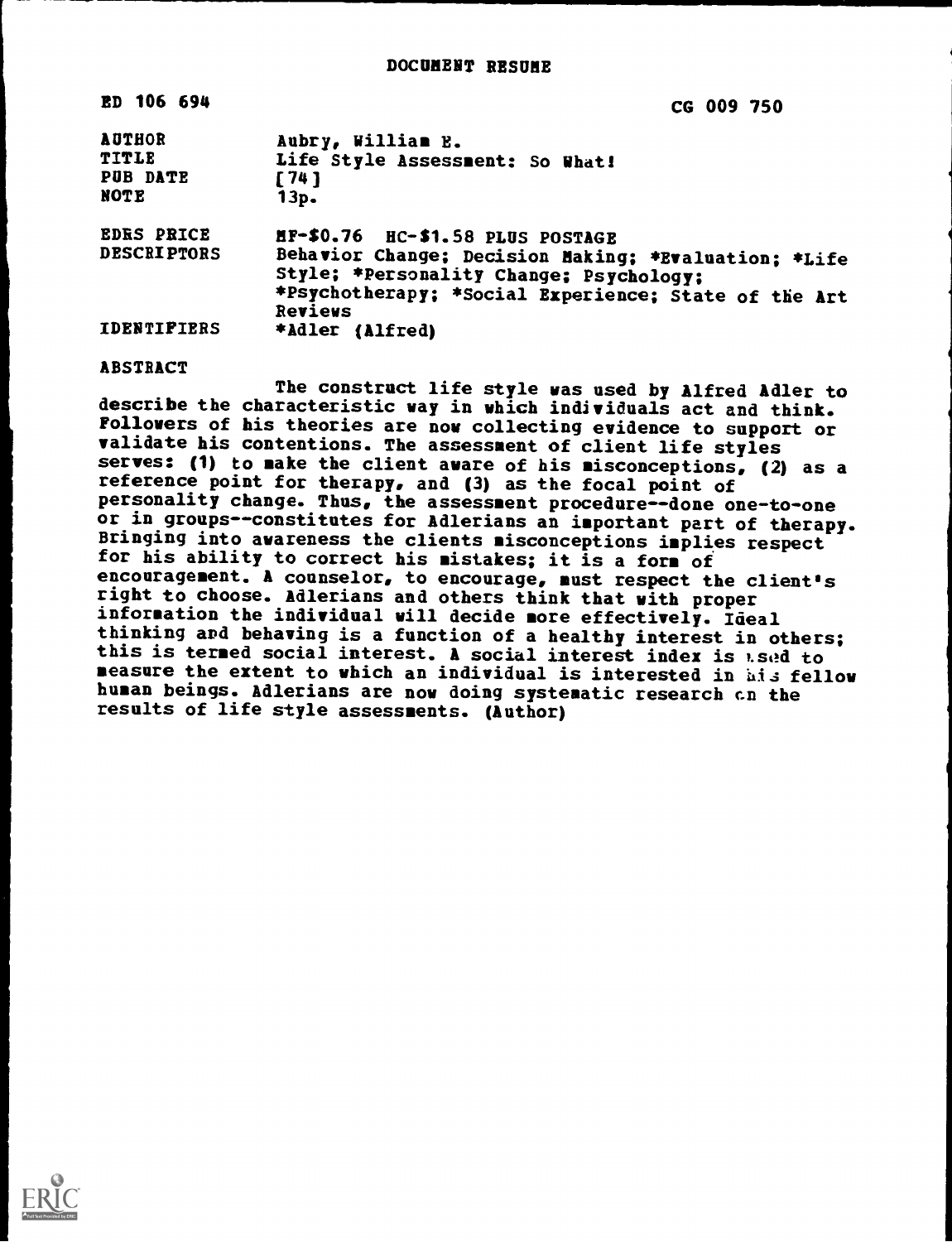# LIFE STYLE ASSESSMENT: SO WHAT!

William E. Aubry, Ed. D. Counseling Center Humboldt State University<br>Arcata, California 95521 Arcata, California

US GENAMENT UP AND RELEASE.<br>
EQUICATION A MELFARE<br>
NATIONAL INSTITUTE OF<br>
THIS DOCUMENT HAS BEEN REPRO<br>
OUCEO EXACTLY AS RECEIVED FROM<br>
THE PERSON OR ORIGANIZATION ORIGIN<br>
ATING IT POINTS OF VIEW OR OPINIONS<br>
STATEO DO NOT

Í

**HERE ARE BETWEEN** 

 $\bullet$  $\frac{1}{4}$  $\bar{\mathbf{x}}$  $\ddot{\phantom{a}}$  $\frac{1}{\epsilon}$  $\ddot{\bullet}$ ł  $\mathcal{L}$ ķ  $\mathbf{z}^{\prime}$  $\frac{1}{2}$ 

# INTRODUCTION

The viennese psychiatrist, Alfred Adler (1929), coined the phrase "life style" to describe the way in which an individual human being acts and thinks. Adler, like Freud, Jung and others, developed interviewing techniques and a theory of personality to understand psychological functioning in his patients. His theory of personality included the concept of life style. Unlike Freud, Adler contended that an individual could be understood in one interview without the use of free-associations. To facilitate such understanding, he replaced free-associations with early recollections.

Gushurst (1971) in his doctoral dissertation on early recollections (ER's) defines an ER as: "A memory of a single, unique occasion: an event that happened only once; or a specific, unique occurence of something that happened more than once ". His dissertation demonstrates that one component of the life style assessment technique-early recollections-can be used to predict an individual's characteristic movements, goals, and activities. Another significant aspect of Gushurst's dissertation is his objectification of the interpretation öf "Pure positive" ER's. Mosak (1958), Dreikurs (1967) and Aubry (1972) have claimed that life style is an observable phenomena which can be inferred in an assessment interview which includes the collection of ER's from a subject.



 $\mathbf{r}$ 

ED10669

ሬ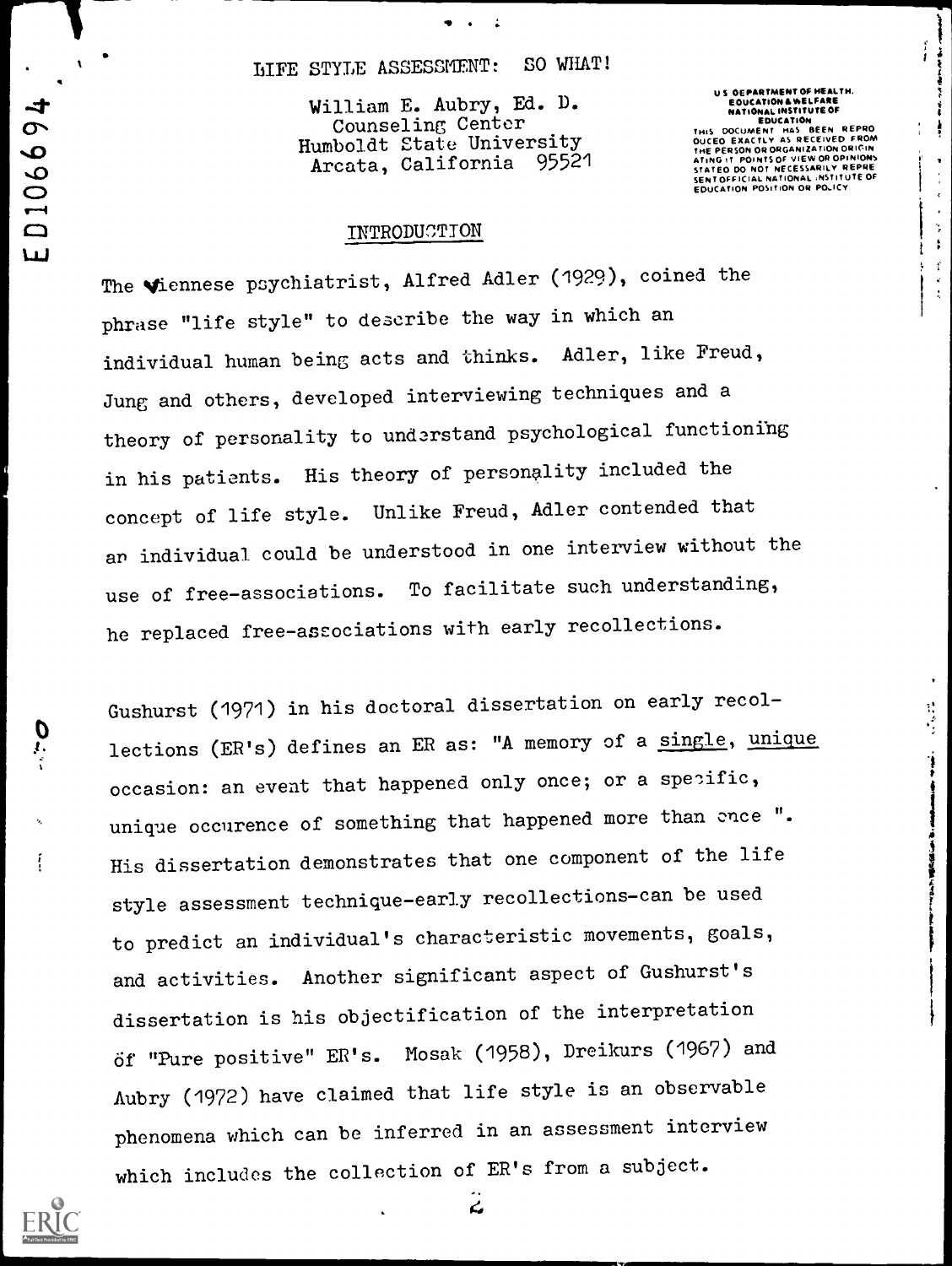į

 $\ddot{z}$ 

However, these Adlerian theoreticians never have substantiated their claims that the assessment of life style--from the Adlerian framework--is reliable and valid. Hence, the need for empiracal studies on the results of Adlerians' clinical work.

Gushurst (1971) in a recent article describes zhe problem inherent in any projective assessment technique, e. g., diagnosticians using privately conceived norms to evaluate data generated in an interview. Also, he refers to variance found between clinicians' judgements from the same school of thought. Attarian (1973) in his work on early recollections and vocational choice found a great deal of variance between the prediction ability of two confident, skilled Adlerian therapists and a less confident, less skilled Adlerian therapist. His study demonstrates that ER's when used by the highly trained therapists can successfully predict a students choice of educational major. The above studies lay the groundwork for further research which will, in the writers opinion, further substantiate the claims made by practicing Adlerian counselorclinicians about their therapy.

Interpretations of early recollections and data about a client's childhood family consellation arrange for what Allen (1971) and Shulman (1973) have described as the beginning point of psychotherapy.



 $\mathbb{S}$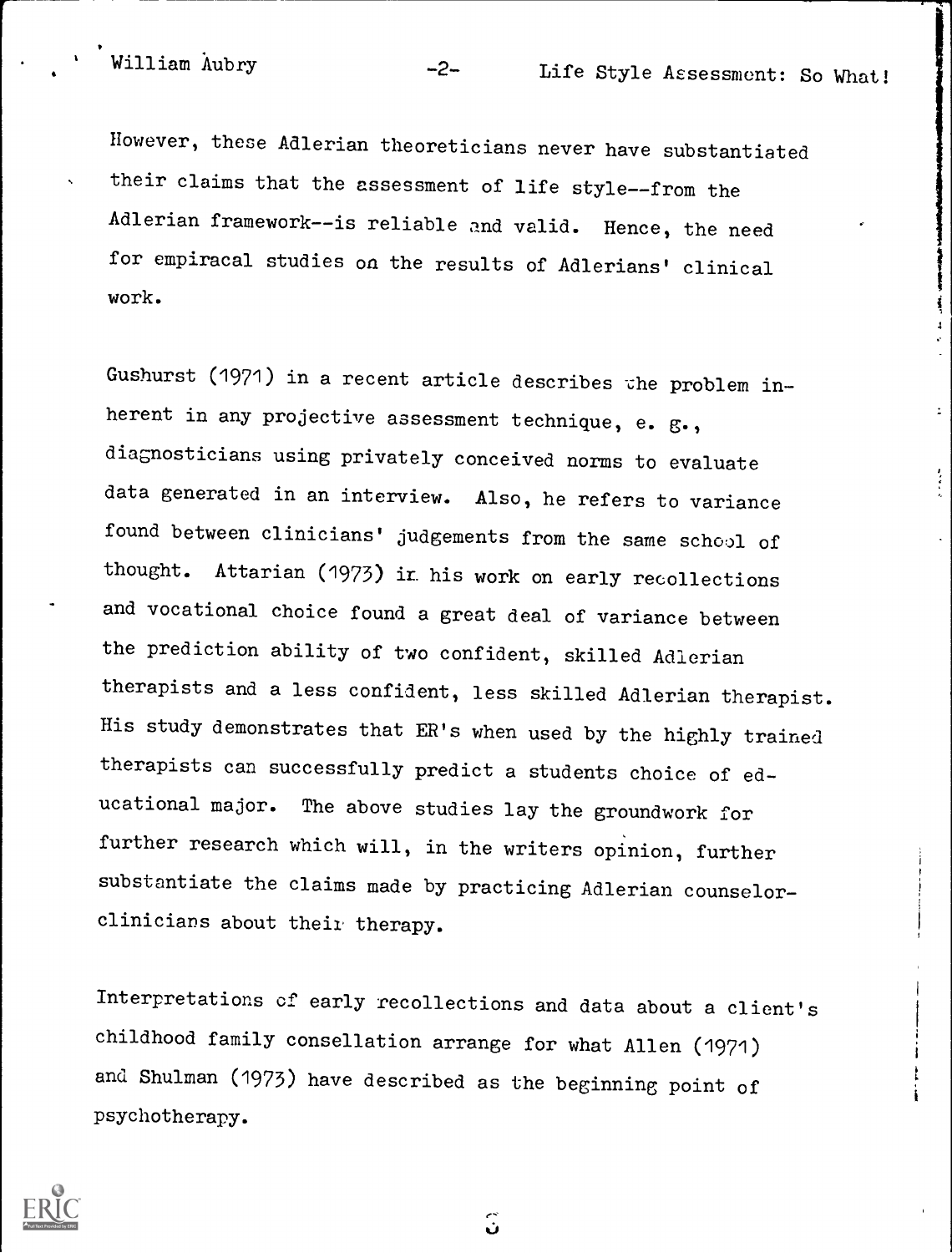あということをし

Shulman states (1973) that the assessment of life style gives us an understanding of the client's self-concept, his view of the<br>world, and his basic motivations. The initial assessment also<br>serves: (1) to make the client aware of his missenservice world, and his basic motivations. The initial assessment also serves: (1) to make the client aware of his misconceptions which typically promote pain and/or conflict; (2) as a reference point for therapy, and; (3) as a focal point of personality change. Schulman concludes by stating that the understanding of life style can be used to assess change in therapy. He notes that following the completion of successful therapy, the actual ER's or their meaning to the client usually change.

Life style assessment is an attempt to systematize the collection of data obtained from clients. This bears resemblance to other projection techniques yet in some respocts differs from them. How so? Dreikurs (1957, 1971) uses the term "corrective feedback" to describe a clients reactions to correctly made interpretations. When the therapist correctly interprets the purposes of a clients behavior, thinking or values, a "recognition reflex" will occur. This phenomena is akin to the look a child gives when found with his hand in the cookie jar. The blush, startled look or twinkle in the eye is often times accompanied by a statement such as: "that's right" or "that fits". These reactions or actions inform the clinician that he/she is on the right track in building <sup>a</sup> descriptive model of the client's style of life. The absence of a recognition reflex to an interpretation by the clinician indicates that he is either on the wrong track or that he has

土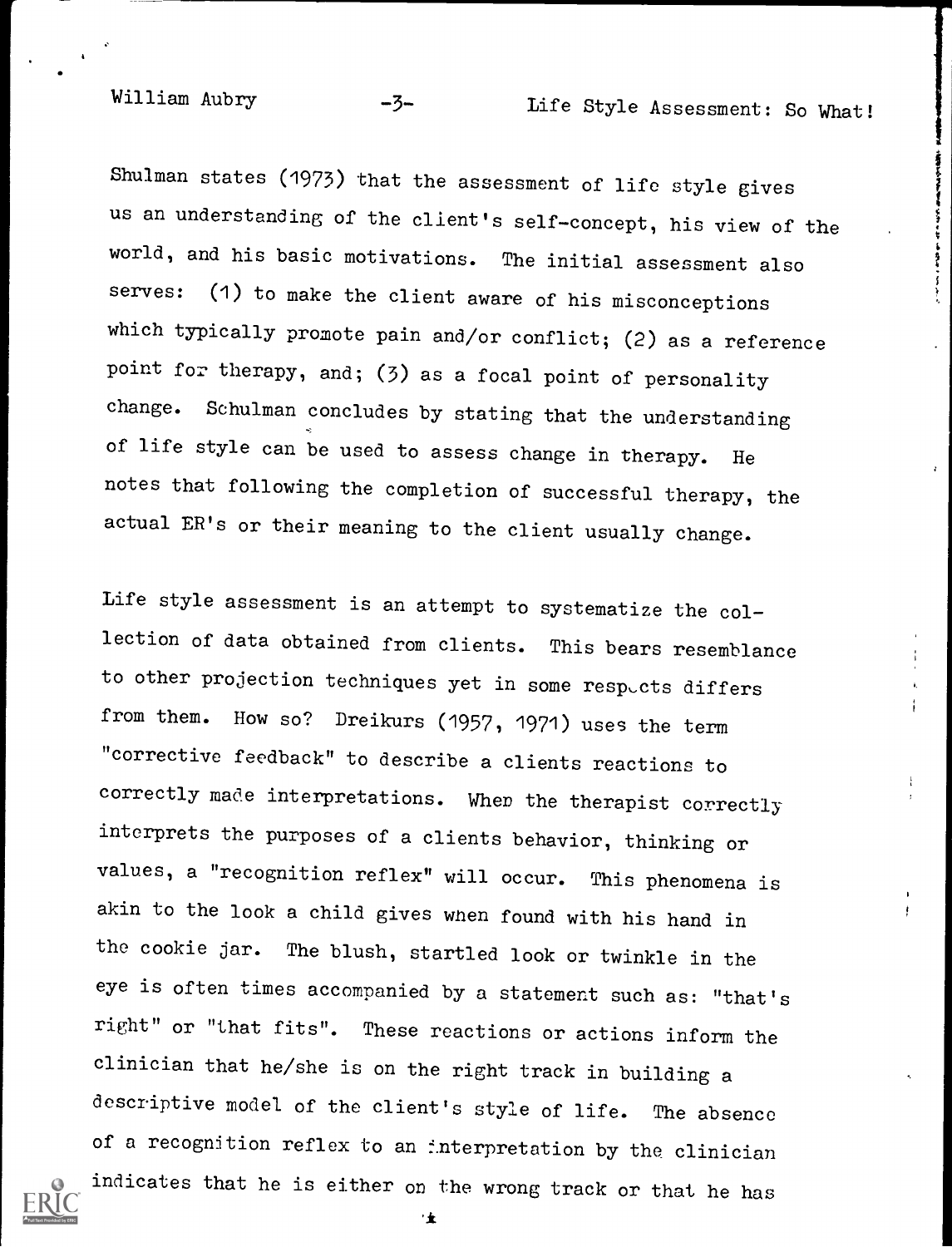William Aubry  $-4-$  Life Style Assessment: So What!

洋

not accurately stated his interpretative judgements in terms of the clients frame of reference. This frame of reference is called "private logic" by Adlerians and was recently well described by Dreikurs (1973). The private logic--out of awareness beliefs, convictions or goals which may or may not be in the interest of self and others--can cause grief or happiness. It can promote or arrest human growth or te anti-social. Driekurs claims that the private logic may be counter to the common sense which was defined by Adler (1929) as that which benefits the community. Here one finds the ever present problem of social scientists, i. e., descriptive vs. prescriptive judgements. Adlerians contend that it is "good" i. e., in the common sense to have concern for others i. e., social interest. In terms of this defined "good", a client's private logic is assessed and the basic mistakes or misconceptions are discovered. Once' the misconceptions are understood by both counselor and client, therapy has started. The counseling or therapy is the beginning of what Adlerians term the encouragement process, a process which has been aptly delineated by Dinkmeyer (1963).

## ENCOURAGEMENT

The life styles of many of our clients are characterized by timidity, pessimism, despair and lack of confidence or courage. Also, the individual, because of great feelings of inferiority, is usually over-ambitious.



I.J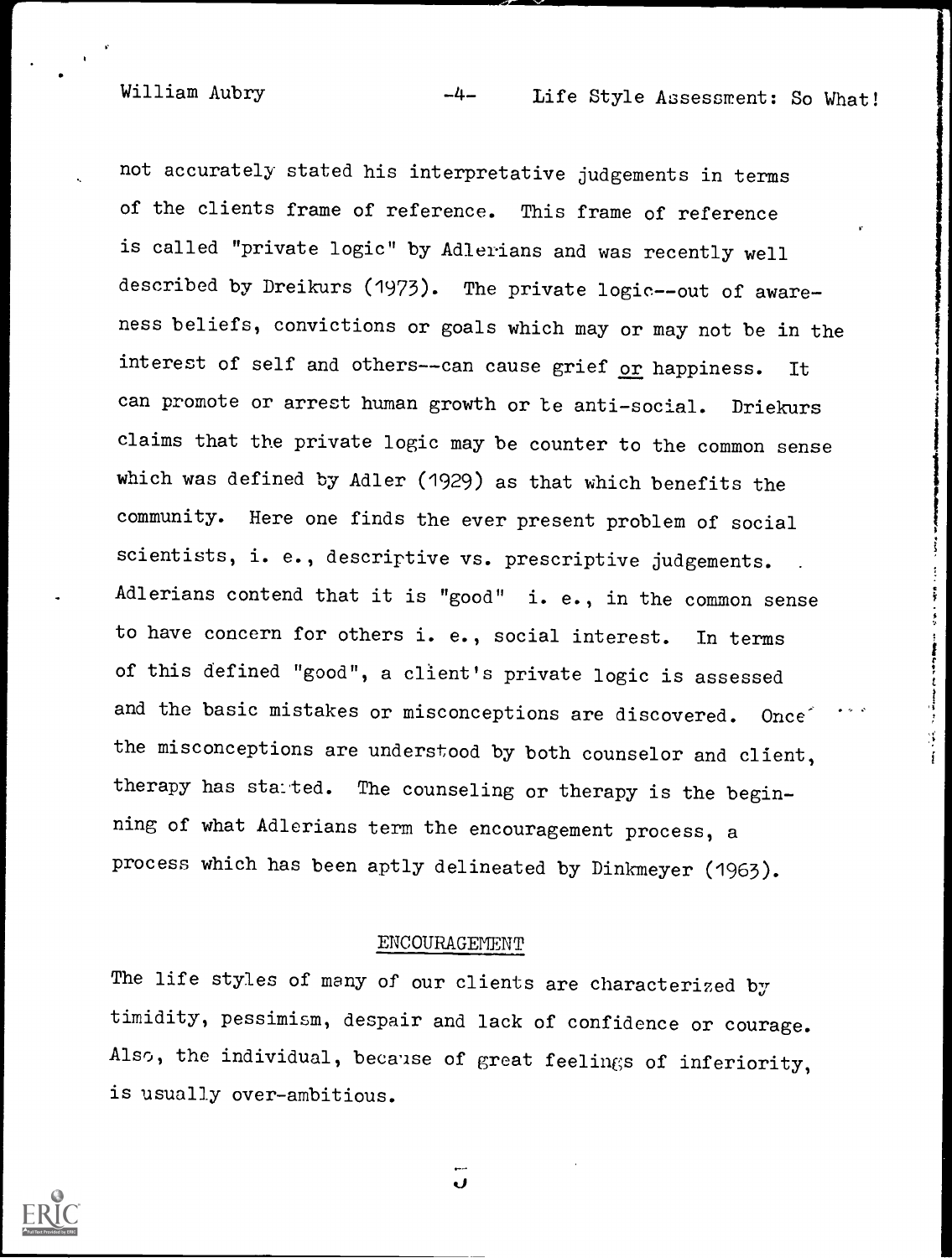j.

In order to combat feelings of inferiority and the resulting over ambitiousness, encouragemert--which in the case of children, Dreikure (1959) defines as: implicit faith in the child as he is, not in terms of his potentialities-is provided. The assessment of client life styles first implies a belief or recognition of the client's ability to rapidly handle and process interpretative information about himself; to most clients this belief is usually encouraging. Also, the client begins to understand that he is OK the way he is. Harris (1969) and others have described OK'ness from the viewpolic of transactional analysis. Part of the acceptances of such OK'ness is brought about by the counselor indicating time and time again that we all make mistakes, we all can learn. This invites the client to rejoin the human race on more equal and secure footing.

In counseling or therapy, the client is also told that he/ she really can't be blamed (held responsible) for mistakes (life goals) formed in childhood. In his family, school, state, etc., it is understandable, we say, that he saw life as difficult, hurtful, unfair, or whatever his favorite belief might have been and is. However, the counselor asks: does the client wish to continue to see life as unfair or cruel as an adult? A choice thus confronts the client:' to maintain his viewpoints or goals and feel rurt, depressed or angry, or change his goals and develop self-confidence and become more functional and feel happier.

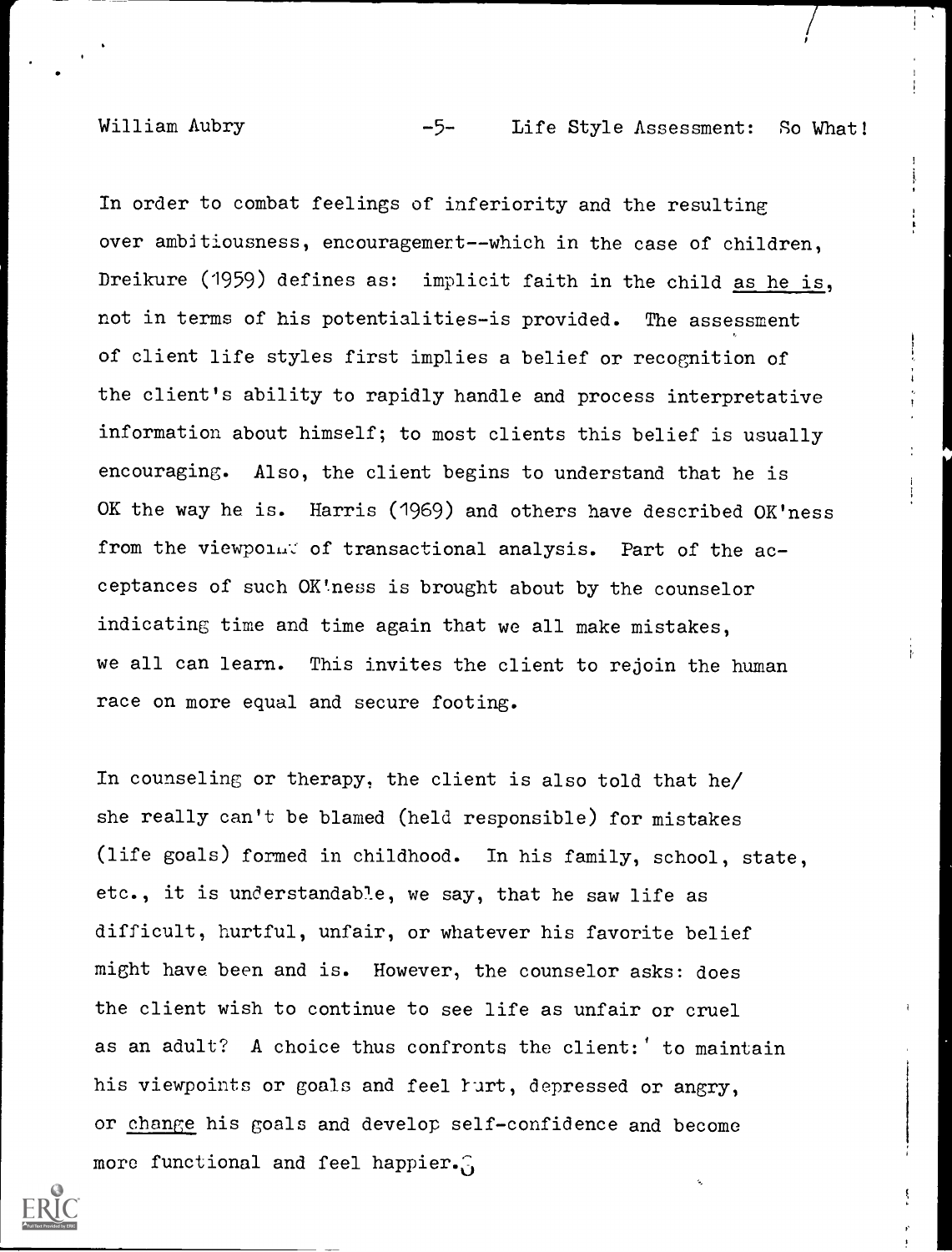Posing the choice and letting the client decide reflects the kind of respect that most of our clients have not experienced; it is encouraging.

Adler (1930) used the construct "creative self" to describe his belief in the individual's ability to decide in a constructive direction. Maslow (1968) and Rogers (1961) have used the concept of self actualization to describe the human beings tendency under proper conditions to move in a positive direction. In some ways, perhaps, the only basic difference betwee<sup>\*</sup> Adlerian and Rogerians is the way in which they arrange conditions for an individual to find self-fulfillment. The Adlerian deals with maladaptive cognitive structures which prevent proper functioning and hence he confronts clients with information about their maladaptive goals, e. g.,  $--$  life style assessment --so as to provide clients with conscious choices about new direction for their lives. It is assumed that the information must be conveyed to a client in a way that he can understand, that is, in terms of his private logic. Such understanding, it is hypothesized, will usually result in the client deciding to change. A great many counseling sessions are typically not required.

The Rogerians on the other hand believes that an individual must "achieve" an awareness and acceptance or his feelings.



 $\tilde{\mathbf{z}}$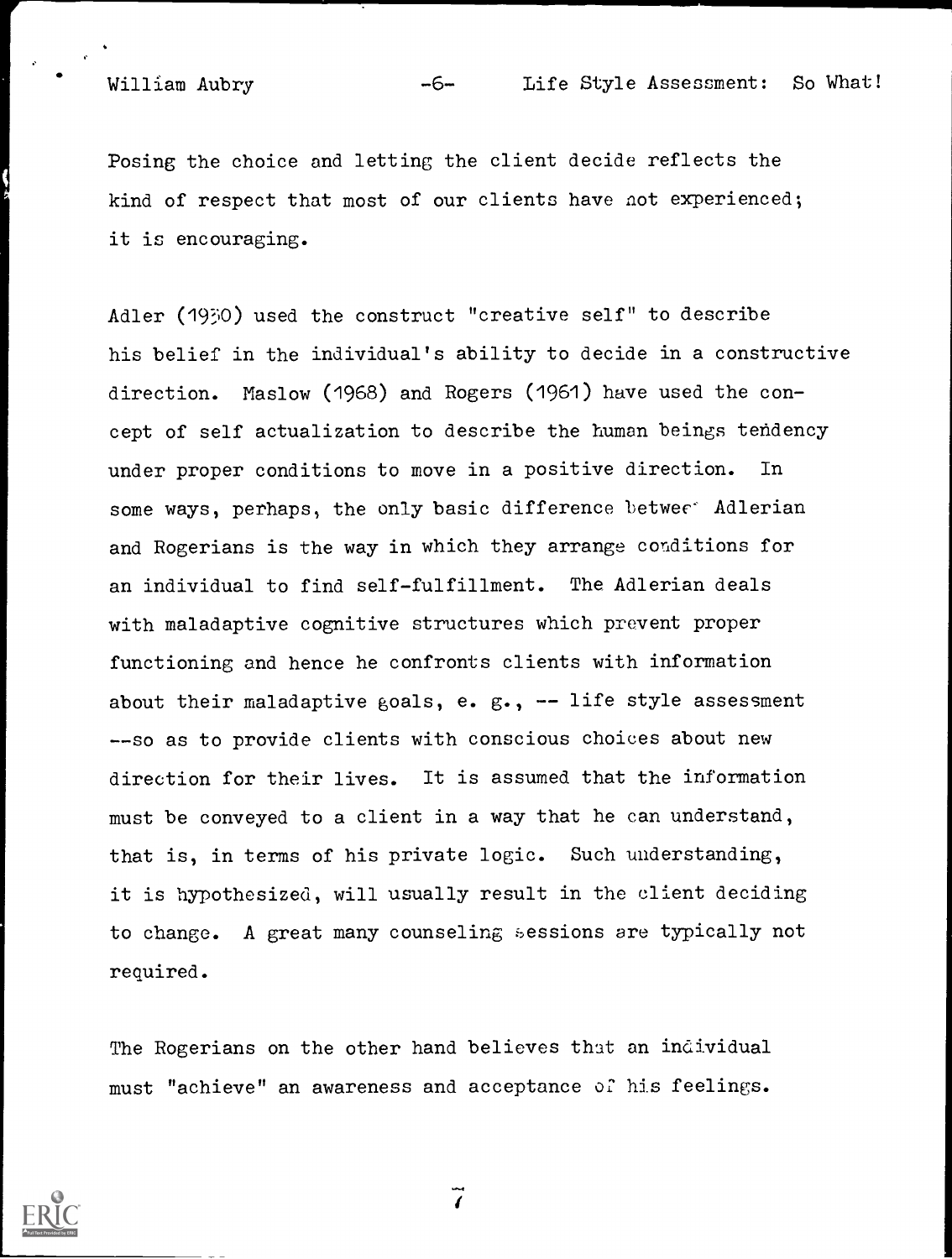William Aubry -7- Life Style Assessment: So What!

The awareness-acceptance is the function of a relationship to a therapist which includes certain ingredients, e. g., empathy, unconditional positive regard, and congruence, to name a few. The emphasis, the focus of the interview, is on feelings rather than private logic or thinking.

However, both the Adlerian and Rogerian theoretician believe or are committed to a model of man which is encouraging: man is capable of and does determine his own destiny. The power to decide, to move, to change resides in each individual, not in a group, a state or a collective.

All social scientists, as they encourage individuals to assume more responsibility for their lives, must use their conscious and less-than-conscious values to encourage their clients. For example, should man be free, should he be responsible  $101$ himself. If yes, why? What social systems benefit the human race? And for the purposes of this paper, what constitutes a functional or ideal life style?

# IDEAL LIFE STYLES AND RESEARCH

Dreikurs (1973) states that an individual can be very cooperative, and contribute a great deal to his fellows, yet be subject to a life style that is maladaptive in certain areas of his life.



 $\sigma$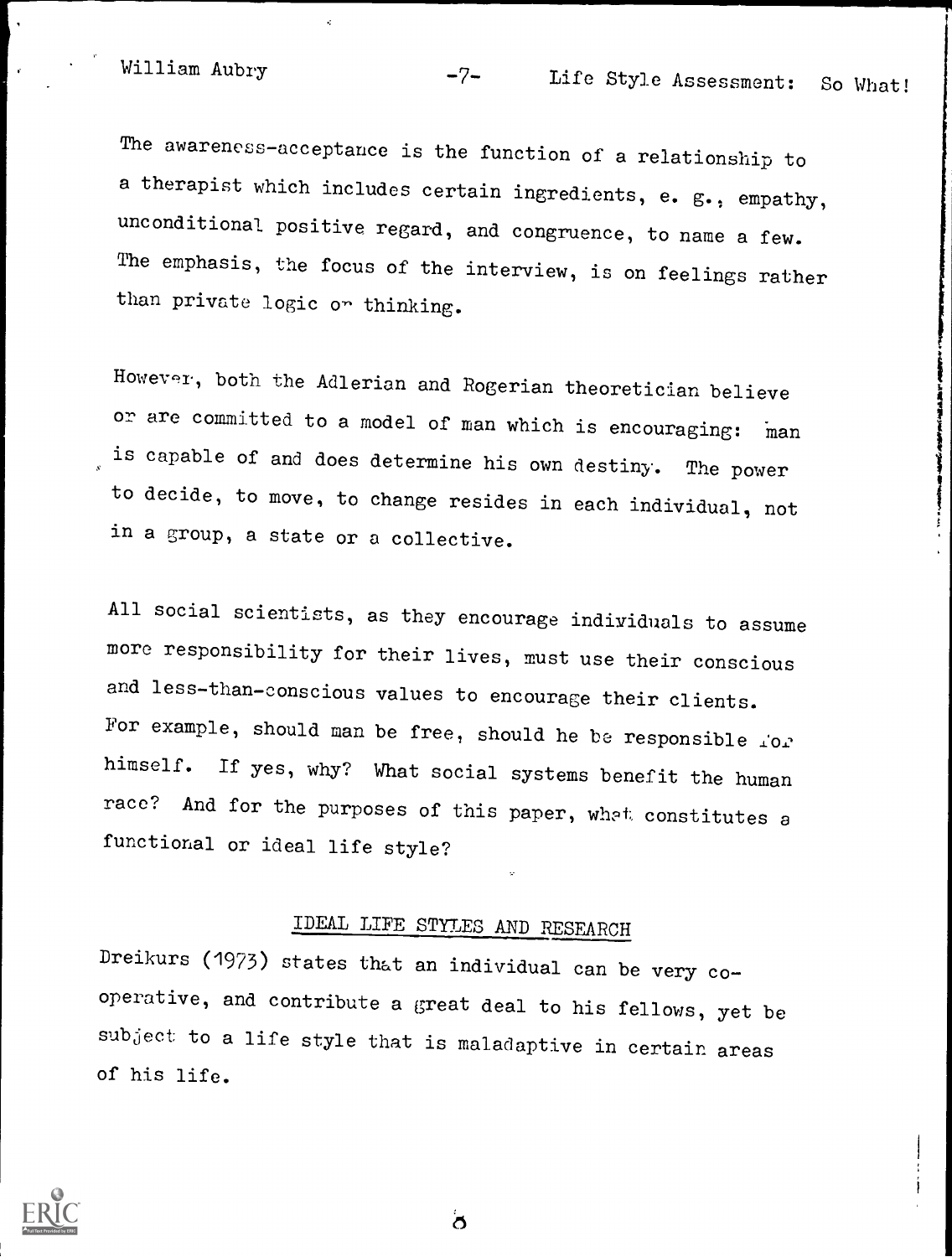**The American State of State Ave** 

William Aubry  $-8-$  Life Style Assessment: So What!<br>For example, an individual may be very competent on a job but at<br>the same time be a poor bushand or father. In Adlanta terms For example, an individual may be very competent on a job but at the same time be a poor husband or father. In Adler's terms (1929), a fully functioning individual must lead a successful life in three distinct task areas: 1) work, 2) social, and 3) love, and he saw all of these tasks as being untimately social or having social consequences.

Adler (1929), Dreikurs (1971) and other Adlerians have used the construct "social interest" as a guage of mental health. Social interest is defined as: "the innate aptitude through which the individual becomes responsive to reality, which is primarily the social situation" (Ansbacher and Ansbacher, 1953). The "healthy" individual has a well developed interest in others.

Greever, Tseng and Friedland (1973) recently developed a scale to measure the extent to which an individual has social interest. Extreme high and low scores on their social interest index correlate significantly with certain California Psychological Inventory scales. High scores were judged independently by judges familiar with Adlerian methodology in terms of the amount of social interest attributed to the subjects. The overall percentage of accuracy of these judges to social interest scores was 85%.

Results of research on life style assessments, on Adlerian psychotherapy-in groups and one-to-one, and on changes re- flected in early recollections, before and after psychotherapy,  $\Theta$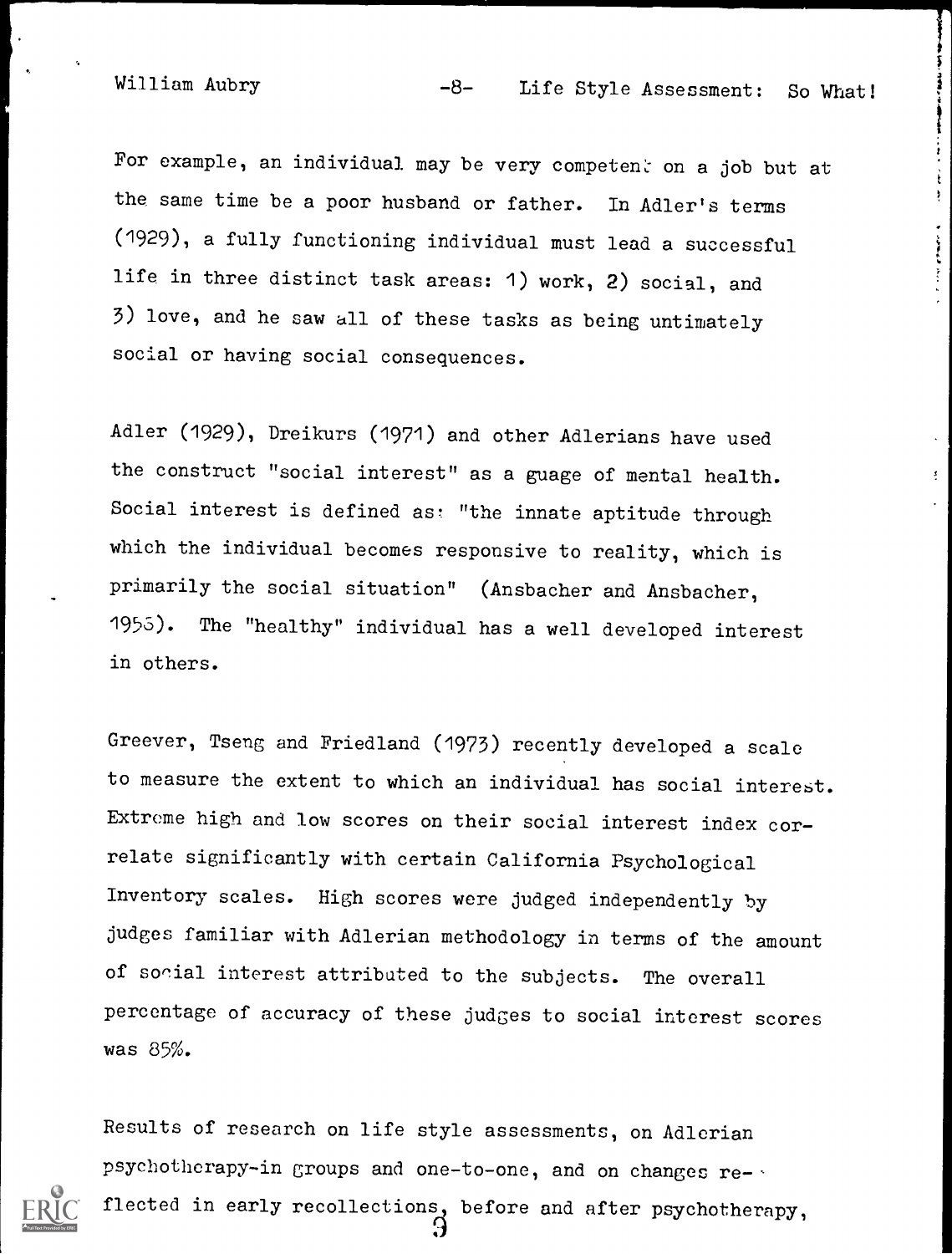William Aubry  $-9-$  Life Style Assessment: So What!

**The Second Second Second** 

on changes in behavior, and altered scores on tests such as the social interest index encourage the continued usage of the assessment of life style. it is understood that more, research is needed on the assessment process. McCarthy (1974) at Humboldt State University has written a Masters thesis on clinical thought process in Adlerian life style work. Additional work is needed on the results of life style assessments and data from projective tests such as the TAT on the same subjects to further establish concurrent validity.

## SUMMARY

The construct life style was used by Alfred Adler to describe the characteristic way in which individuals act and think. Followers of his theories are now collecting evidence to support or validate his contentions.

The assessment of client life styles' serves 1) to make the client aware of his misconceptions; 2) as a reference point for therapy and; 3) as the focal point of personality change. Thus, the assessment procedure--done one-to-one or in groups-constitutes for Adlerians, an important part of therapy.

Bringing into awareness the clients misconceptions implies respect for his ability to correct his mistakes; it is <sup>a</sup> form of encouragement. A counselor, to encourage, must respect the client's right to choose. Adlerians and others think that;



 $\mathbf{1}$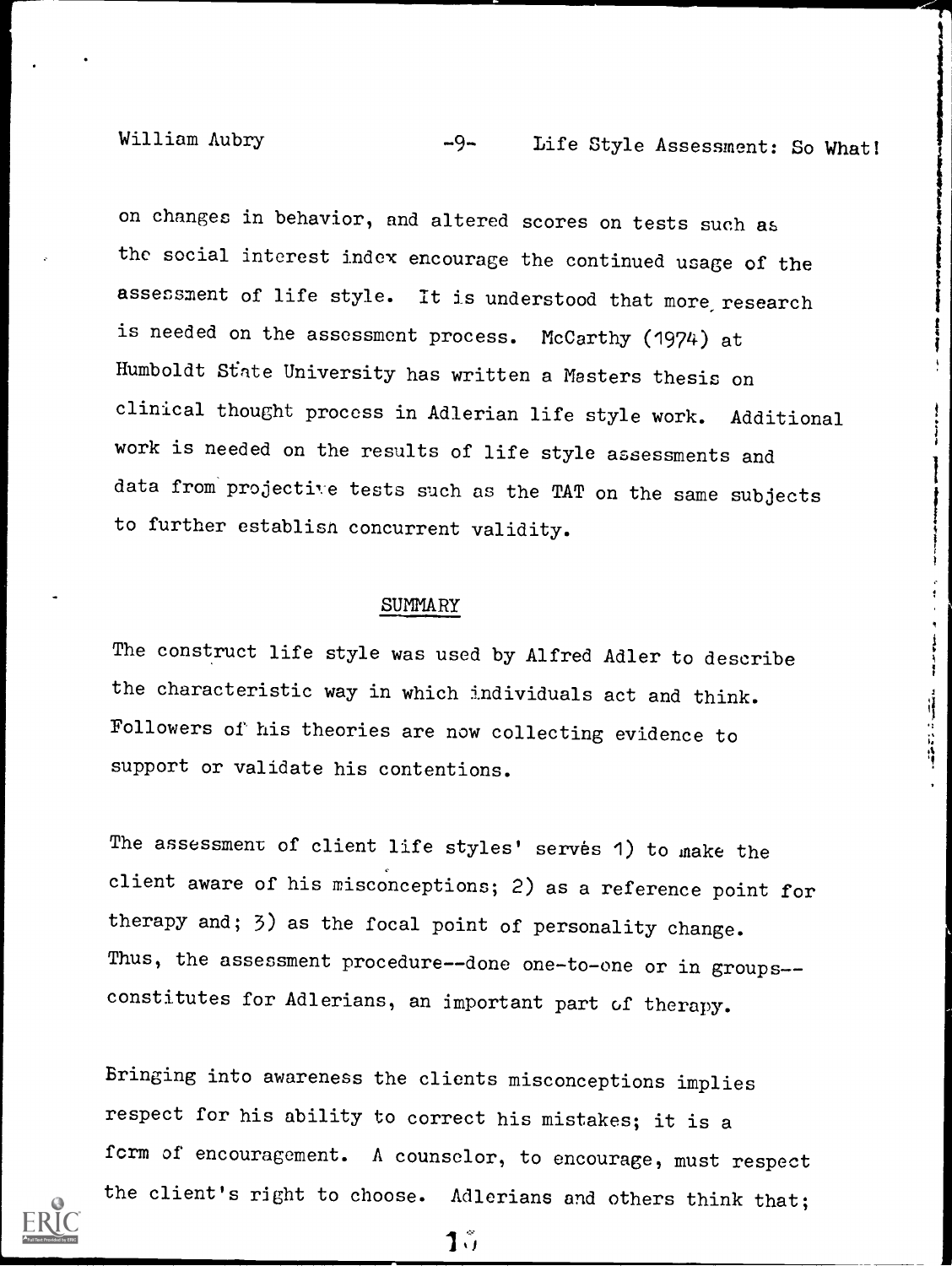1

 $\mathbf{r}$ 

 $\mathbf{i}$ 

**The County is opportunity** 

÷ I

with proper information the individual will decide more effective]y.

Ideal thinking and behaving is a function of a healthy interest in others; this is termed social interest. A social interest index is used to measure the extent to which an individual is interested in his fellow human beings. Adlerians are now doing systematic research on the results of life style assessments.

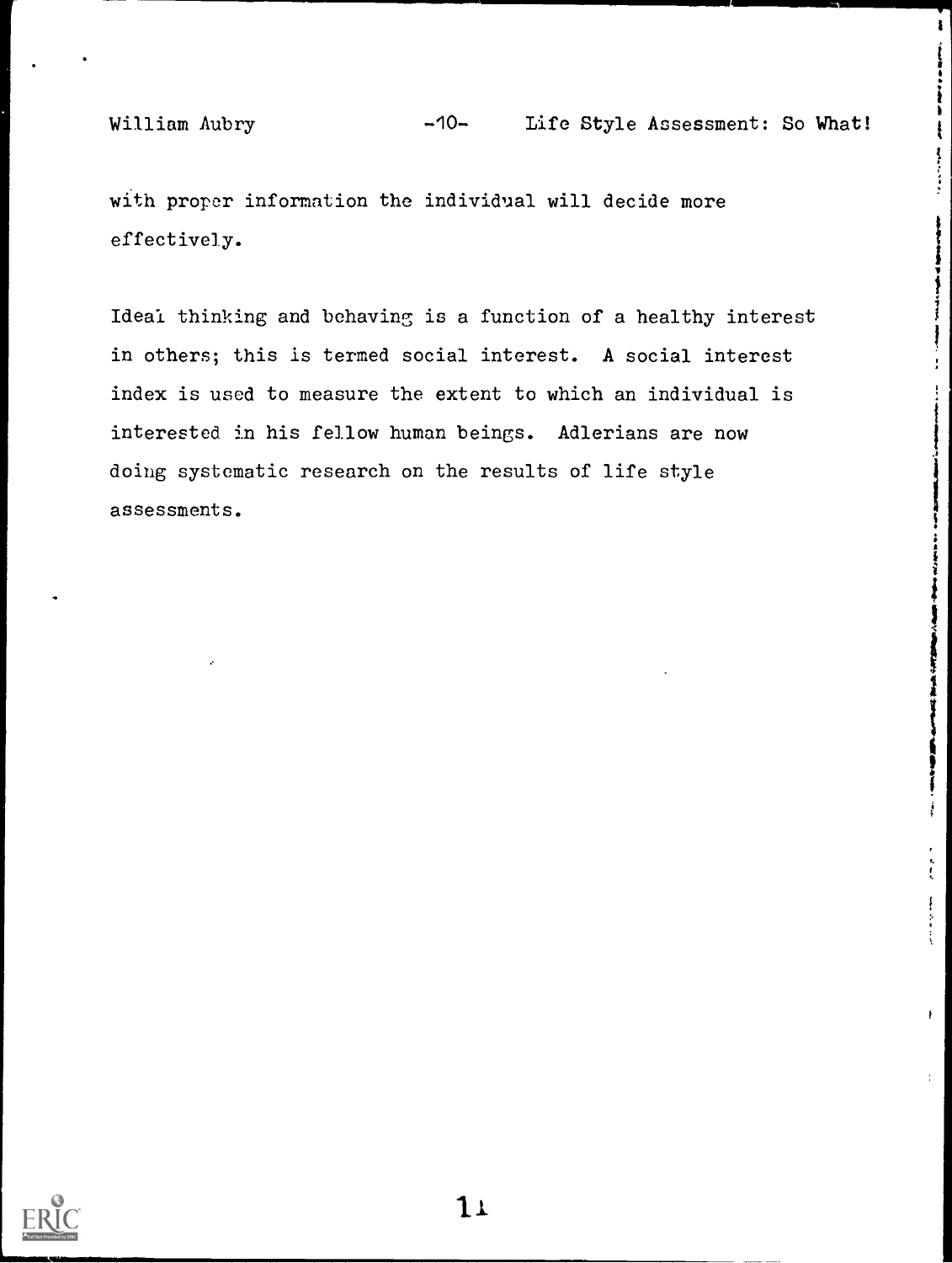### REFERENCES

- Adler, A. The science of living, Garden City, New York: Ankor Books, 1929
- Auler, A. The education of children, 1930.
- Alien, T. W. The counseling psychologist, 1971, 3, 15-29
- Attarian, P. J. Early recollections: predictors of vocational preference. Unpublished doctoral dissertation, University
- Aubry, W. E. Life style analysis in marriage counseling, The marriage and family counselors quarterly, 1972, 8 39-46
- Dinkmeyer, D. C. & Dreikurs, R. Encouraging children to learn: the encouragement process. Englewood Cliffs, New Jersey: Prentice-Hall, 1963.
- Dreikurs, R. Psychology in the classroom. New York Haarper and Brothers, 1957.
- Lreikurs, R. in Dreikurs, Corsini, Lowe and Sonstegard (Eds.)<br>Basis principles in dealing with children, Adleri,... family counseling: a manual for counseling centers. Eugene, Oregon: University of Oregon Press, 1959.
- Dreikurs, R. Psycholdynamics, psychotherapy, and counseling, Chicago: Alfred Adler Institute, 1967.
- Dreikurs, R. Social equality: the challenge of today. Chicago, Henry Regnery, 1971.
- Dreikurs, R. in Mosak (Ed.) The private logic, Alfred Adler: his influence on psychology today. Park Ridge, New Jersey:<br>Noyes Fress, 1973
- Greever, K. B. Tseng, M. S. & Friedland, B. U., Development of the social interest index, Journal of counsulting and clinical psychology, 41, 454-458
- Gushurst, R. S. The reliability and concurrent validity of an ideographic approach to the interepretation of early recollections. Unpublished doctoral dissertation, University of Chicago, 1971.
- Gushurst, R. S. The technique, utility, and validity of life style analysis, The counseling psychologist, 1971, 3, 30-40
- Harris, T. A. I'm ok--you're ok. New York: Harper and Row, 1969.
- Maslow, A. H. Toward a psychology of being, New York: Von Nostrand, 1968.